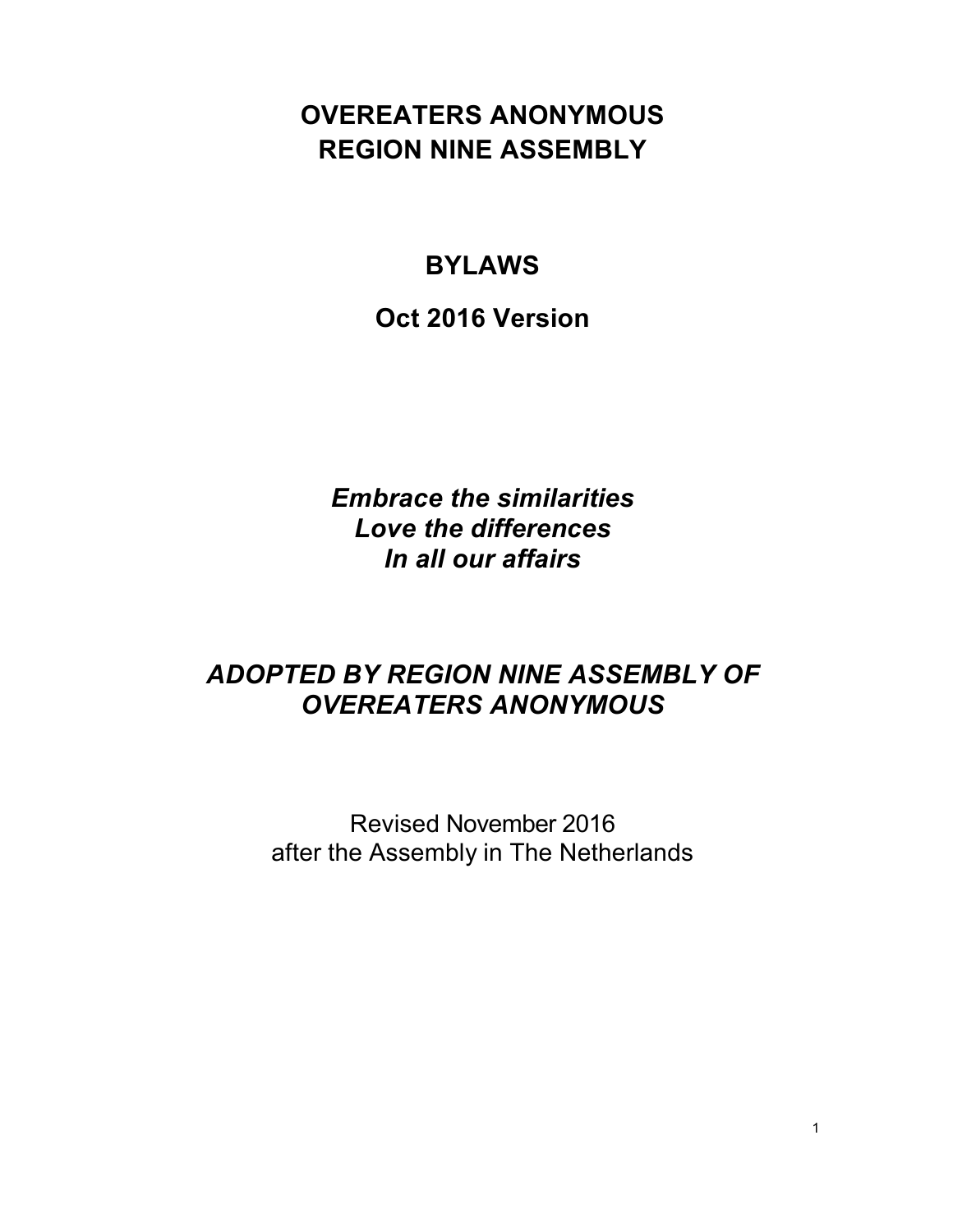# **TABLE OF CONTENTS**

| <b>Article</b> | <b>Section</b>                                                     | Page           |
|----------------|--------------------------------------------------------------------|----------------|
| I.             |                                                                    | 3              |
| Ш.             |                                                                    | 3              |
| Ш.             | Groups, Intergroups and National Service<br>Boards within Region 9 | 3              |
| IV.            | Membership of Region 9 Assembly                                    | $\overline{4}$ |
| V.             | Meeting Times and Notification                                     | 6              |
| VI.            |                                                                    | $\overline{7}$ |
| VII.           | Composition of the Region 9 Board                                  | $\overline{7}$ |
| VIII.          |                                                                    | 9              |
| IX.            |                                                                    | 10             |
| <b>X.</b>      |                                                                    | 11             |
| XI.            |                                                                    | 12             |
| XII.           | Amendments to the Bylaws                                           | 12             |
| XIII.          |                                                                    | 13             |
| XIV.           | Twelve Steps, Twelve Traditions and Twelve                         | 13             |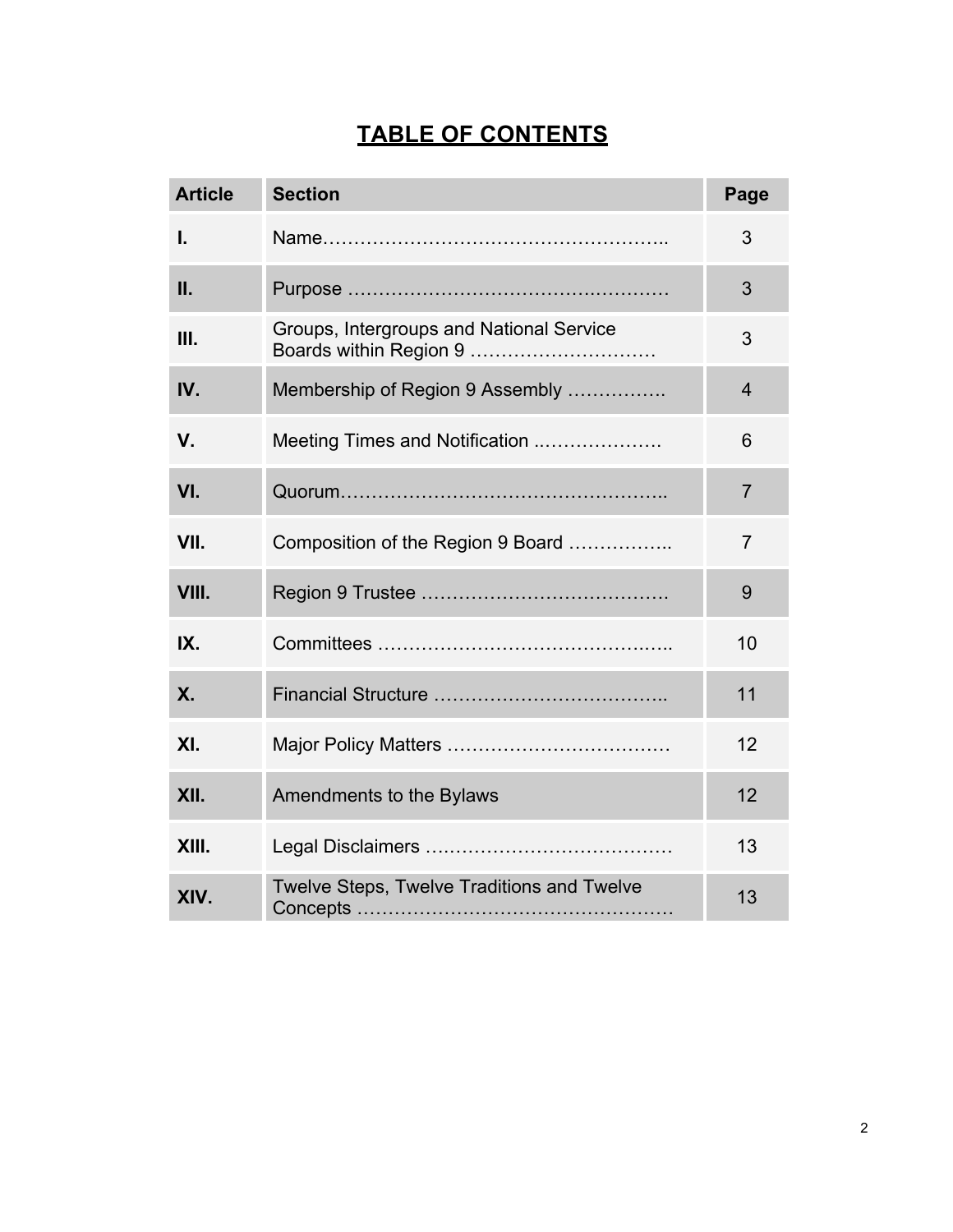# **BYLAWS OF OVEREATERS ANONYMOUS REGION 9 ASSEMBLY**

## **ARTICLE I- NAME**

## **Section 1**

The name of this organisation shall be the Region 9 Assembly of Overeaters Anonymous.

## **ARTICLE II-PURPOSE**

## **Section 1**

The purpose of the Region 9 Assembly shall be to carry the OA message within Region 9 to the still suffering compulsive overeater - wherever they live and whatever language they speak.

## **Section 2**

The responsibilities to fulfill this purpose shall include:

- a. Administering and co-ordinating OA activities common to the various Groups, Intergroup and National/Language Service Boards comprising its membership.
- b. Establishing and maintaining a regional office mailing address to facilitate communication between Region 9 and the various groups, Intergroups, National/Language Service Boards, OA worldwide, and the World Service Office.
- c. Promoting OA unity within the widely differing cultures and languages included in Region 9.
- d. Furthering the OA programme in accordance with the Twelve Steps and the Twelve Traditions and the Twelve Concepts of Overeaters Anonymous Inc. – Subpart B, Article I and II and III.

#### **ARTICLE III – GROUPS, INTERGROUPS AND NATIONAL SERVICE BOARDS WITHIN REGION 9**

#### **Section 1**

## **The Definition of a Group**.

The points that define an Overeaters Anonymous Group are listed in OA Inc Bylaws, Subpart B Article V, Section 1 Overeaters Anonymous Groups.

- a. These points shall define an Overeaters Anonymous group:
	- 1) As a Group, they meet to practice the Twelve Steps and Twelve Traditions of Overeaters Anonymous, guided by the Twelve Concepts of OA Service.
	- 2) All who have the desire to stop eating compulsively are welcome in the group.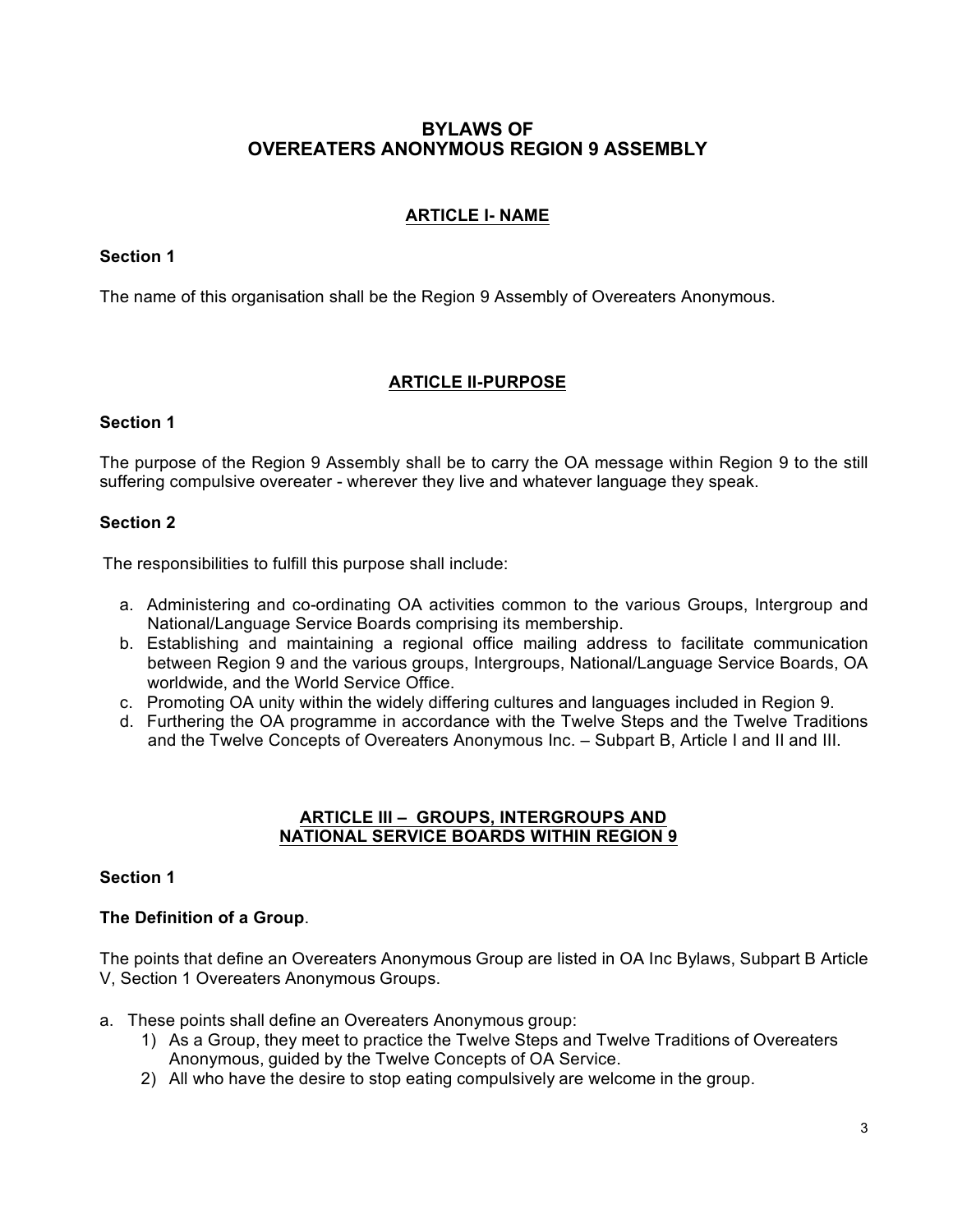- 3) No member is required to practice any actions in order to remain a member or to have a voice (share at a meeting).
- 4) As a Group they have no affiliation other than Overeaters Anonymous.
- 5) It has affiliated as an Overeaters Anonymous group by registering with the World Service **Office**

## **Section 2**

#### **The Composition of an Intergroup.**

- a. Two (2) or more Groups may form an Intergroup for the purpose of servicing and representing the Groups of which they are composed and acting as the guardian of the Twelve Steps, Twelve Traditions and Twelve Concepts of OA Service. Each Intergroup should be composed of groups within its geographical proximity.
- b. Each State/Province may have at least one Intergroup. In a State/Province having only one Group, that Group may function as an Intergroup.
- c. To establish that an Intergroup is registered, the World Service Register shall be used.

## **Section 3**

#### **The Definition of a National/Language Service Board.**

- a. A National/Language Service Board shall be a duly registered service body with the purpose of dealing with issues that require a combination of membership and financial resources of Intergroups and Groups in a country/countries. The National/Language Service Board shall serve and be responsible and accountable to these Groups and Intergroups.
- b. To establish that a National/Language Service Board is registered, the World Service Register shall be used.

#### **ARTICLE IV – MEMBERSHIP OF REGION 9 ASSEMBLY**

#### **Section 1**

a. In accordance with the Bylaws of Overeaters Anonymous, Inc. Subpart B, Region 9 shall be composed of Africa, Europe, Middle East and Western Asia.

#### **Section 2(I)**

The voting membership of the Assembly shall consist of:

- a. Representatives from Intergroups who are registered with the World Service Office and who are within the geographical boundaries of Region 9.
- b. Representatives from National/Language Service Boards, who are registered with the World Service Office and who are within the geographical boundaries of Region 9. National/Language Service Boards shall not represent Intergroups which have sent representatives to the Assembly, however if all Intergroups are represented, the National/Language Service Board will still be entitled to one representative.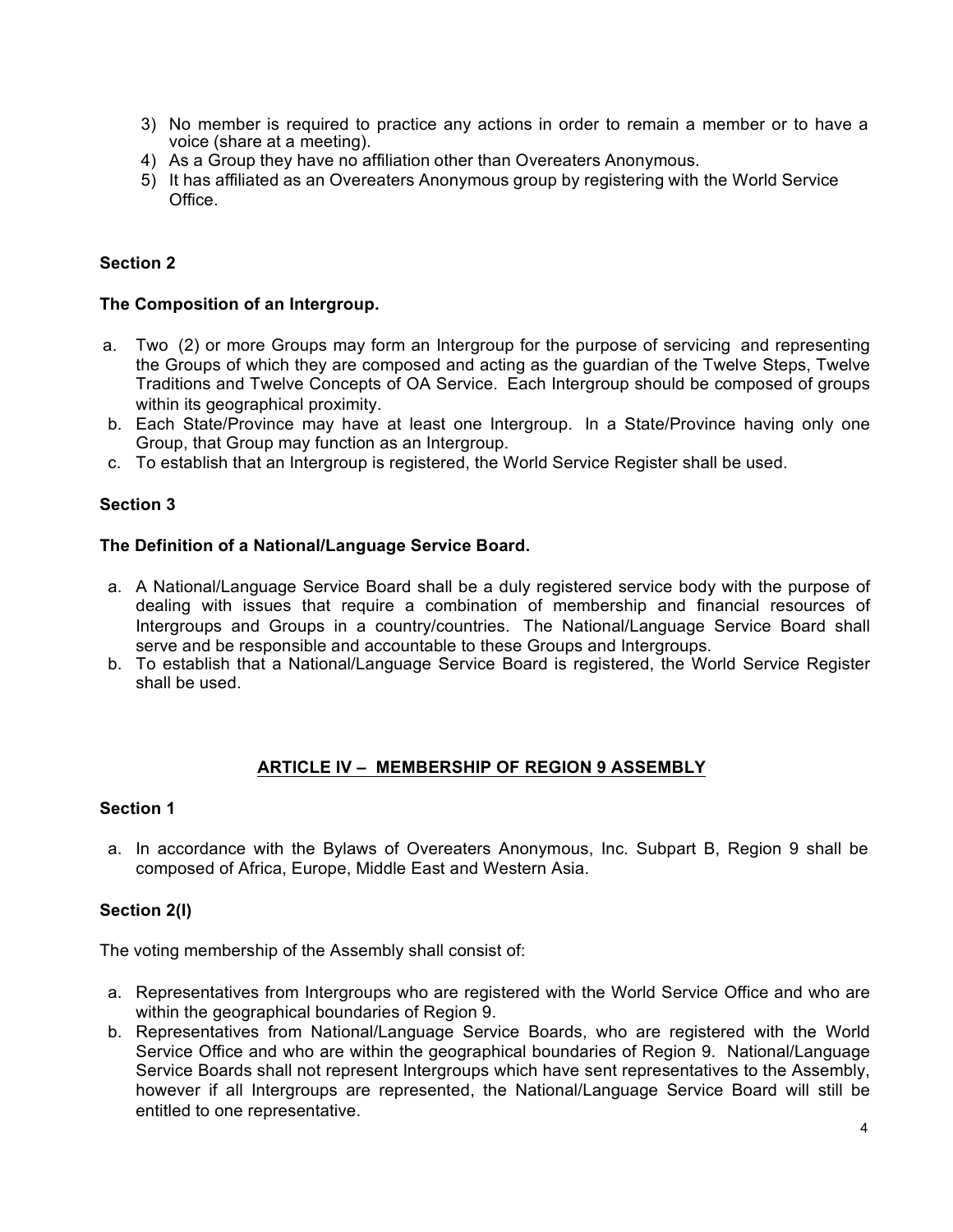- c. Region 9 Board Members.
- d. The Chair shall not have a vote at the Assembly, except to break a tie and for elections.
- e. Committee Chairs, who are not Intergroup or National/Language Service Boards representatives.
- f. In the event of a Region 9 representative from a registered unaffiliated group receiving a voice as per Article IV Section 2 (II) c) of these Bylaws, they may also be given a vote, subject to majority approval of the voting body. The proposed representative should submit a written statement on why they are unaffiliated, if they plan to be affiliated in the future and if they meet the representative requirements.

# **Section 2 (II)**

The non-voting membership of the Assembly shall consist of:

- a. The Region 9 Trustee is entitled to a voice but no vote at the Assembly.
- b. Region 9 OA members, who are not represented, are entitled to a voice but no vote at the Region 9 Assembly.
- c. A representative from a registered unaffiliated group within Region 9 may be given a voice if they receive the majority approval of the voting body. Consideration may also be given to giving such a representative a vote – see Article IV Section 2 (1) f) of these Bylaws.

# **Section 2 (III) – Visitors**

- a. OA Visitors from Region 9 who already have a representative attending the Assembly from their service body will not be given a voice or a vote.
- b. The Region 9 Assembly is open to OA visitors from inside and outside Region 9. In order to be given consideration to speak at the Assembly, the visitor shall give prior notice to the Chair so that the item may be considered for the Agenda. Pertinent suggestions during the Assembly may be put in writing and handed to the Chair for consideration.

# **Section 3 – Qualifications**

- a. Each representative shall be elected by the Intergroup, National/Language Service Board or unaffiliated groups they serve.
- b. The term of Region 9 representative shall be designated by their Intergroup, National/Language Service Boards or unaffiliated Groups and each representative is always subject to recall by those who selected them.
- c. Each representative should have a minimum of six (6) consecutive months of current abstinence and at least one (1) year service beyond group level.

# **Section 4 - Representatives**

a. Each member Intergroup, National/Language Service Board shall be entitled to one representative at the Region 9 Assembly. Intergroups, National/Language Service Boards serving more than 10 Groups shall be entitled to two representatives. Intergroups, National/Language Service Boards serving more than 50 Groups shall be entitled to three representatives.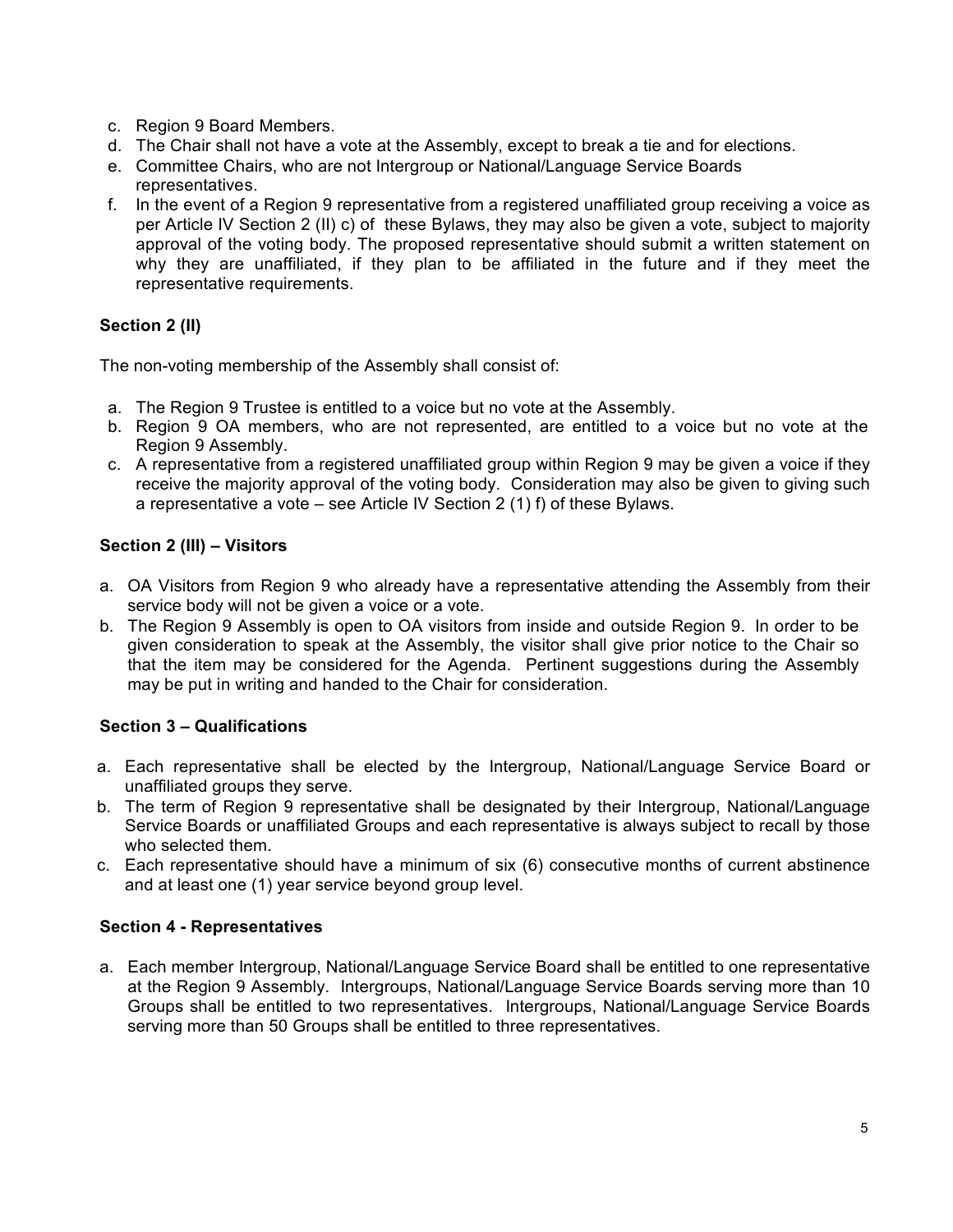## **ARTICLE V – MEETING TIMES AND NOTIFICATION.**

## **Section 1**

Region 9 shall hold one Assembly per year.

A Region 9 Convention may also be held in conjunction with the Region 9 Assembly if the hosting Intergroup or National/Language Service Board is in a position to do so.

## **Section 2**

Notification of this Assembly shall be emailed to all member groups, Intergroups, unaffiliated groups and National Service Boards at least six months prior to the date of the Assembly. The notification will include an invitation to the Assembly from the organising committee, the registration form to send a representative, a blank new business motion, and a blank new bylaws amendment motion, an application for financial assistance and a letter from the Region 9 Chair.

## **Section 3**

Special meetings may be called at World Service functions other than those designated in Section 1 wherever Region 9 members are gathered. Such meetings are for the purpose of discussion and are not decision making unless emergency business that affects Region 9 Assembly itself is brought to the floor. A positive vote of 2/3 of the delegates attending this meeting will be required. Eighty per cent (80%) of the delegates Attending WSBC will constitute a quorum, providing there are five countries of Region 9 present. The decision voted upon can be enforced right away and must be validated by a majority vote at the next Region 9 assembly. If the emergency concerns the removal of an officer for reasons stated in Region 9 Bylaws Article VII section 4b, 8 weeks prior to the WSBC, the Chair will inform, by registered letter, the officer concerned; that a motion for his/her removal will be proposed at WSBC Region 9 Special Meeting; and that he/she is given 15 days to respond and explain his/her position. Six weeks before the WSBC, the Chair will send the motion to Assembly members.

#### **Section 4**

The material for the Assembly will be emailed at least sixty days prior to the Assembly to registered representatives and invited visitors to the Assembly. The Agenda and materials for the Assembly, except for the list of attendants, will also be placed on the Region 9 website.

#### **Section 5**

The Region 9 Assembly shall be conducted according to the current Robert's Rules of Order. The rules contained in the current edition of Robert's Rules of Order Newly Revised shall govern this Region in all cases to which they are applicable and in which they are not inconsistent with these Bylaws, the Overeaters Anonymous, Inc. Bylaws, Subpart B and any special rules of order Region 9 may adopt. The Chair shall see that a book is available for ready reference, and if possible shall appoint a parliamentarian.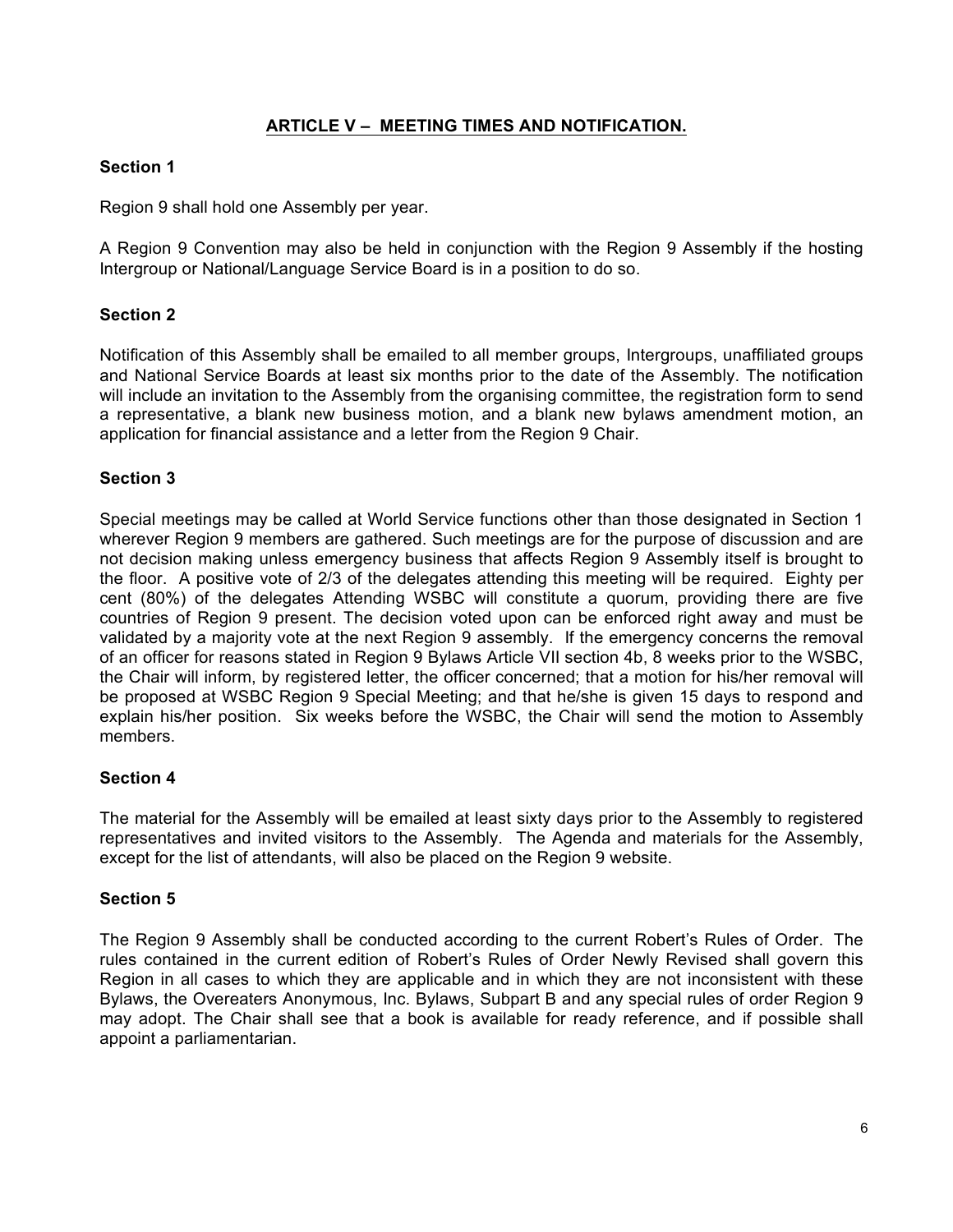# **ARTICLE VI- QUORUM**

## **Section 1**

At a Region 9 Assembly, representatives from at least five countries shall constitute a quorum.

## **ARTICLE VII – COMPOSITION OF REGION 9 BOARD**

## **Section 1- Composition**

The Region 9 Board shall consist of a Chair, Secretary, Treasurer, and General Officer.

## **Section 2 – Duties**

Duties of members of the Region 9 Board shall include but not be limited to the following:

- a. The Chair is responsible to see that a notification of the Assembly is emailed in accordance with Article V – Section 2; to see that Region 9 Intergroups, National/Language Service Boards are notified that amendments to these Bylaws should be sent in accordance with Article XII – Section 1; to prepare an agenda for the Assembly and see that the agenda is emailed in accordance with Article V – Section 4; to preside over the Assembly; and in accordance with the Bylaws of Overeaters Anonymous, Inc. – Subpart B is entitled to be a voting delegate to the annual World Service Business Conference.
- b. The Secretary is responsible for maintaining accurate minutes and records of all Region decisions and actions at the Assembly. The Secretary must see that the Minutes are emailed when possible within 45 days of the Assembly to all participants of the Assembly, unaffiliated groups in Region 9 and Service Bodies that have not sent a representative to the Assembly. Any Service Body interested can ask the Region 9 Secretary for a copy of the Minutes by email.
- c. The Treasurer is responsible to chair the Budget and Finance Committee; and to see that the annual financial statements are mailed to all members Intergroup and National/Language Service Boards.
- d. The General Officer shall assist other board members and perform the duties of any board position when required.
- e. In an emergency situation, approval of two members of the Region 9 Board is required to execute decisions deemed necessary for Region 9 as a whole. Notification of such decision shall be sent within 45 days to all registered Groups, Intergroup and National/Language Service Boards within Region 9.
- f. For additional and a more detailed explanation of duties for Chair, Secretary and Treasurer refer to the Region 9 Principles & Procedures manual.

## **Section 3- Elections**

- a. Nominations and elections shall be held in each year at the Region 9 Assembly.
- b. To be eligible for election to membership of the Region 9 Board, a person must be present at the meeting and be an OA member from Region 9. In addition a person standing for the office of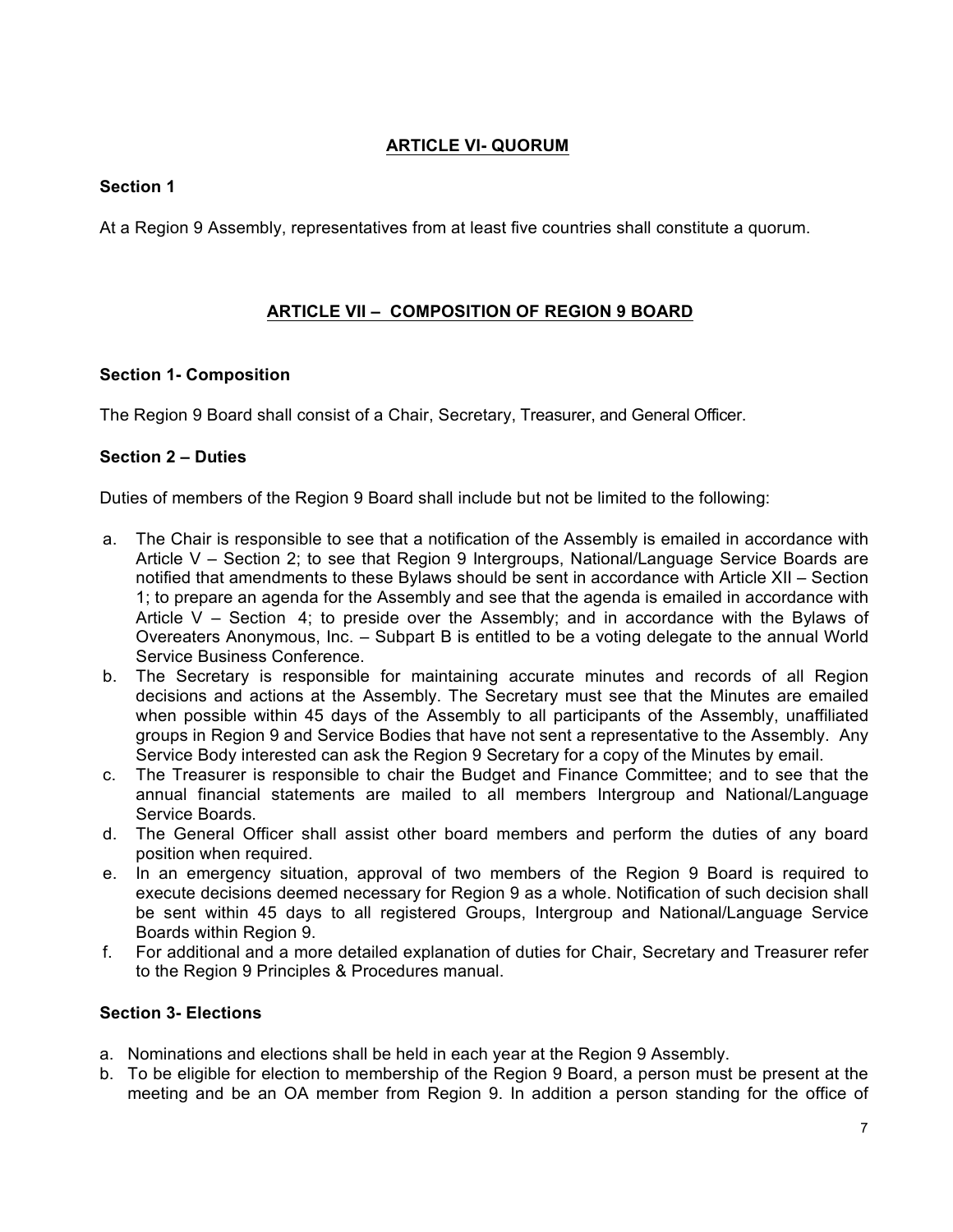Chair must have been a representative at a previous Region 9 Assembly. To be elected, a member must receive a majority vote of the representatives present. In addition each candidate for the Region Board shall have where possible at least one year of current abstinence and at least two years of service beyond group level at the time of election. In the event of a candidate with these qualifications not being present a candidate who has not these qualifications can be elected provided that they comply with ARTICLE IV – Section 3 c and can demonstrate that they have a good record of service to the Fellowship, and faithful adherence to the Twelve Steps, Twelve Traditions and guided by the Twelve Concepts of OA.

- c. Board members are elected for a term of two consecutive years in the same position.
- d. Board members are elected to serve for a two (2) year term. Board members should not serve more than two consecutive terms in the same position. A member who has just completed eight (8) consecutive years of service may stand for re-election only after an interval of two (2) years.
- e. Nominations for qualified nominees to the Region 9 Assembly may be made from the floor at the Assembly. Upon nomination, the nominees shall be called upon to present their qualifications briefly to the Assembly.
- f. Any vacated position may be temporarily filled by a representative on request of the Region 9 Chair at the Assembly with the approval of the Region 9 representatives.
- g. Vacancies that occur during the term of office between Assemblies shall be filled by a person appointed by the Chair. In the event that the position of Chair becomes vacant, the Secretary shall act as the Chair until the next Assembly with the authority to perform all prescribed duties and responsibilities. In the event that the position of Secretary becomes vacant, the Treasurer shall act as the Chair until the next Assembly with the authority to perform all prescribed Chair's duties and responsibilities. All vacancies shall be filled by an election at the next Region 9 Assembly.
- h. Each officer of Region 9 who will be selected as a delegate or alternate for the World Service Business Conference should comply with the requirements in the OA Inc. Bylaws, Subpart B, Article X, Section 3c 1. Current requirements are one (1) year current abstinence and at least two (2) years of service beyond the group level.

#### **Section 4 – Removal of Officers**

- a. Any Officer may be removed for cause by a 2/3 vote of the representatives attending Region 9 Assembly.
- b. The failure to perform the duties and responsibilities of such an officer, as enumerated in the Region 9 Bylaws, Article VII, Section 2 may constitute cause for removal.
- c. 8 weeks prior to Assembly, by registered letter, the Chair will inform the officer concerned that a motion for his/her removal will be proposed at Assembly and that he/she is given 15 days to respond and explain his/her position. 4 to 6 weeks prior to Assembly, the Chair will send the motion to Assembly members.
- d. The vote may be enforced right away.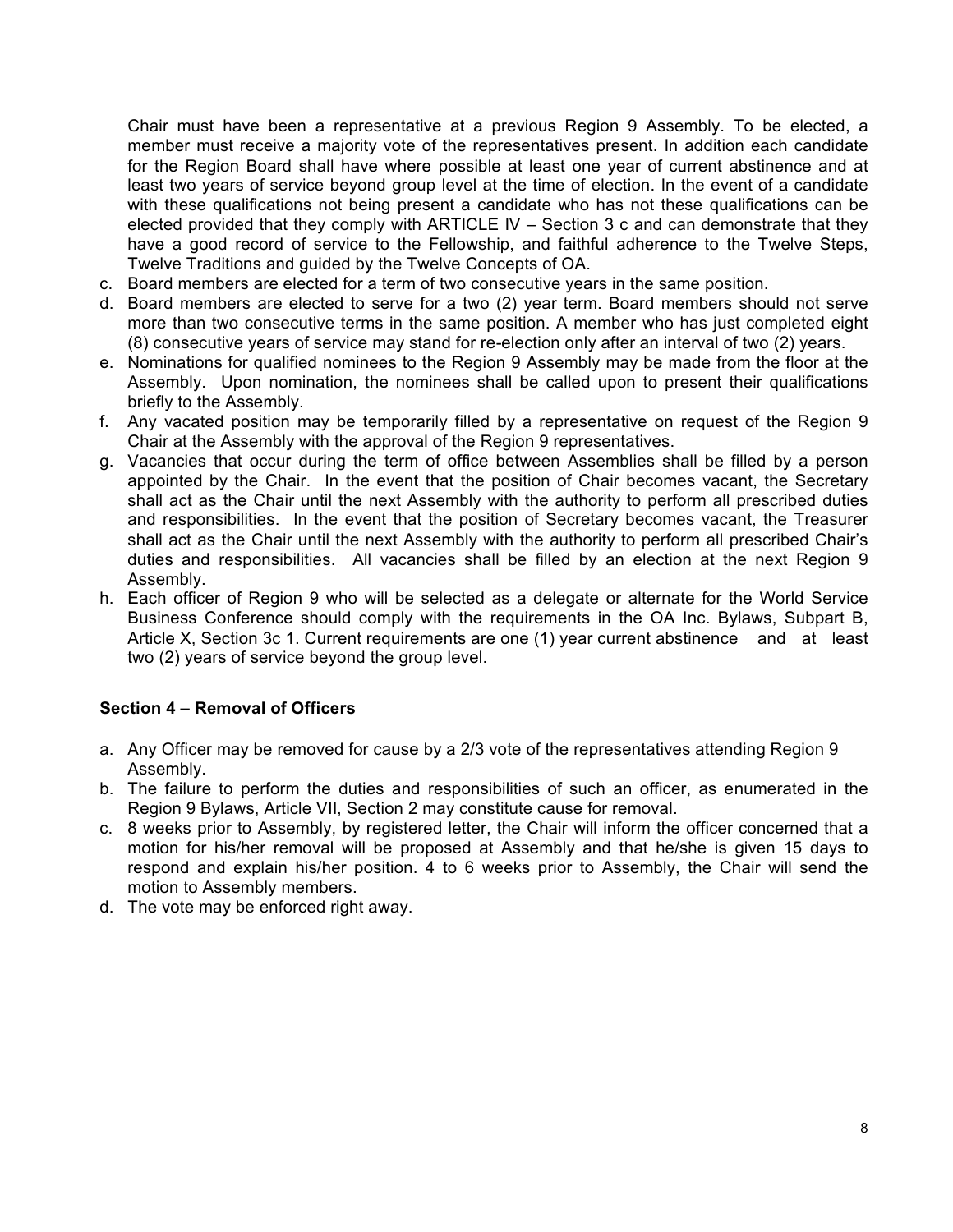# **ARTICLE VIII- REGION 9 TRUSTEE**

#### **Section 1- Nomination and Selection**

The Region 9 Trustee is elected at the World Service Business Conference. Nominees for this position should reside within Region 9, have been endorsed by Region 9 and must be members of OA who meet the requirement of the Overeaters Anonymous, Inc. Bylaws – Subpart B. The Region Trustee serves Overeaters Anonymous as a whole as a member of the Board of Trustees and maintains liaison between the Board of Trustees and Region 9.

## **Section 2- Endorsement Procedure**

- a. The Region 9 Assembly will endorse the candidacy of up to 3 Trustee Nominees.
- b. Trustee Nominees should forward their original World Service Trustee Application Forms to the Region 9 Chair to arrive 1 month prior to the Region 9 Assembly in the year prior to the Region 9 Trustee Election.
- c. Up to three nominees may be voted for.
- d. To be eligible for election, each nominee must appear before the representatives at the Region 9 Assembly and there address the assembled representatives for three to five minutes and answer questions from the floor.
- e. A ballot shall take place at the Region 9 Assembly. All voting members attending the Region 9 Assembly shall be entitled to a vote. The Chair and Secretary will independently tabulate the results and confer. The three nominees receiving the highest number of votes will have their original application endorsed and returned to them by 15th January. Unsuccessful nominees will also have their forms returned by this date.
- f. Nominees who are endorsed will receive reimbursement of their costs for their expenses in attending World Service Business Conference (WSBC) as agreed by the Assembly in the budget. Nominations who are endorsed may be attending WSBC in another capacity and thus may not require separate funding by the Region.

#### **Section 3 – Nomination and Selection of Region 9 Trustee where no application has been received, the deadline for submission has passed or a vacancy occurs mid term**

In the event that either:

- 1) WSBC nominations are due for the position of Region 9 Trustee and no application has been received by Region 9, or
- 2) A vacancy for the position of Region 9 Trustee occurs outside the deadline for submissions for applications for the position, or
- 3) A vacancy occurs mid-term.

The following actions will be taken to fill the vacancy of Region 9 Trustee:

- a. The Region 9 Board will solicit applications from Region 9 Service Bodies.
- b. The Region 9 Board will consider only those applicants meeting all requirements for Region Trustee as outlined by the Bylaws of Overeaters Anonymous, Inc., Subpart B, Article IX, Section 4.
- c. A majority vote of the Region 9 Board will constitute affirmation of the applicant(s).
- d. Notification of outcome of the vote by the Region 9 Board shall be made to Region 9 Service Bodies, the Board of Trustees and World Service Office.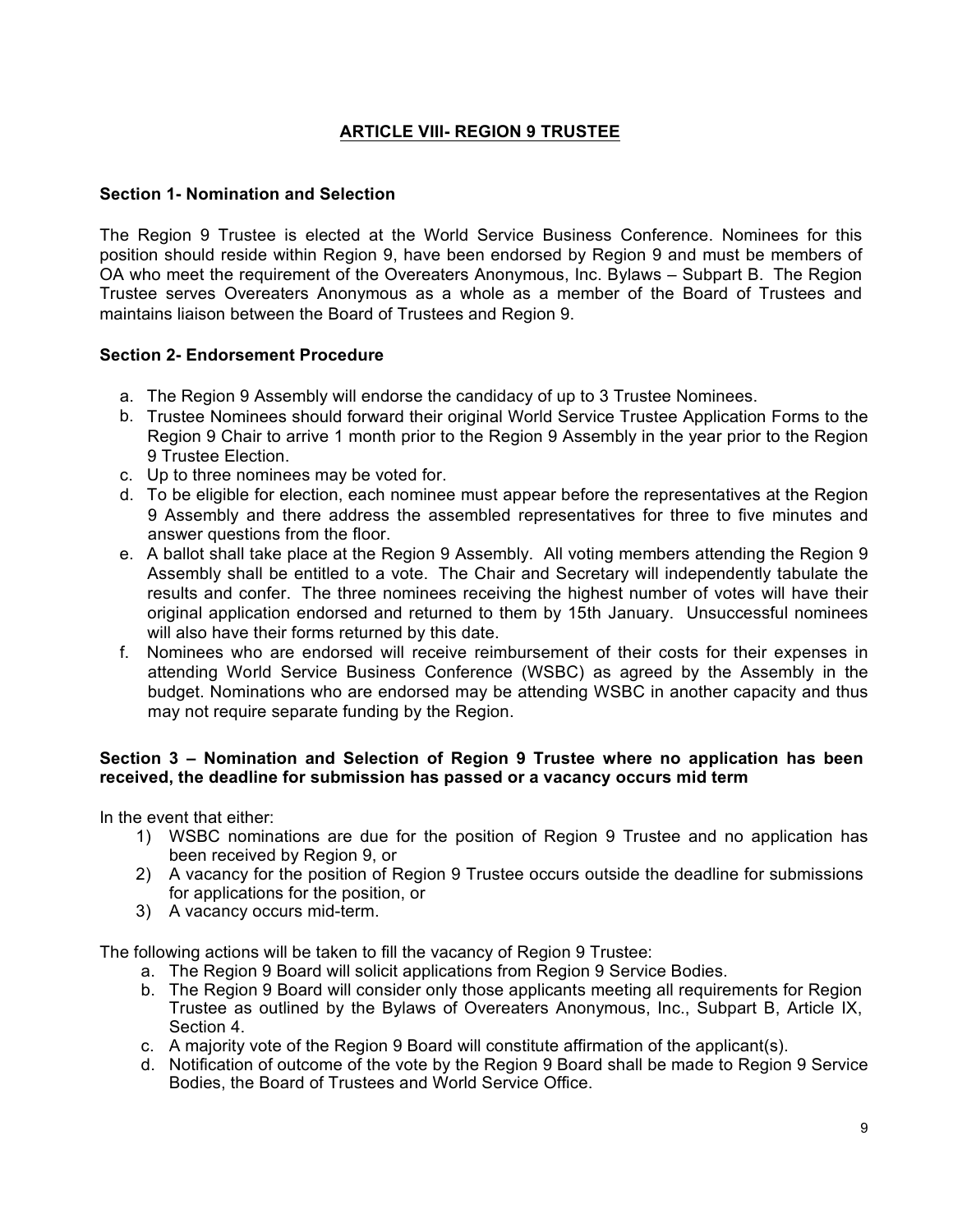## **ARTICLE IX- COMMITTEES**

## **Section 1**

The Region 9 Board and/or the Region 9 Representatives shall appoint Committees that are deemed necessary for the purpose of the Region 9 Assembly.

## **Section 2 – Duties**

a. Committee Chairs are responsible for coordinating the activities of their Committees, chairing Committee meetings, and reporting to the Region 9 Assembly and Board when appropriate. Committee Chairs shall furnish a written activity report to the annual Region 9 Assembly.

## **Section 3 – Election of Committee Chairs.**

- a. Nominations and elections shall be held when a committee chair position is vacant at the Region 9 Assembly.
- b. To be eligible for election, a person must be present at the meeting and an OA member from Region 9.
- c. To be elected, a member must receive a majority vote of the representatives present.
- d. Committee Chairs are elected for a two year term. Committee Chairs should not serve more than two consecutive terms.
- e. Nominations for qualified nominees may be made from the floor at the Assembly. Upon nomination, the nominees shall be called upon to present their qualifications briefly to the Assembly.
- f. Any vacated position may be temporarily filled by a representative on request of the Region 9 Chair at the Assembly with the approval of the Region 9 representatives.
- g. Vacancies that occur during the term of office between Assemblies shall be filled by a person approved by the Chair.

#### **Section 4 – Finance and Budget Committee Members**

- a. The Treasurer of Region 9 shall chair the Finance and Budget Committee.
- b. If the Treasurer does not reside in United Kingdom, then the role of the Banker may be created. The Banker will automatically become a member of the Finance and Budget Committee.

#### **Section 5 – Banker Duties**

The role of Banker is to deal with the bank and physical banking activities in the UK: copy and forward bank statements to the Region 9 Chair and Treasurer; liaise with the Treasurer; report annually to the Region 9 Assembly in written format, and comply with any further details of the banking role as outlined in the P & P.

#### **Section 6 – Election of Banker**

If the Treasurer does not reside in the United Kingdom and the role of Banker is required to assist the Treasurer then the following process may be used: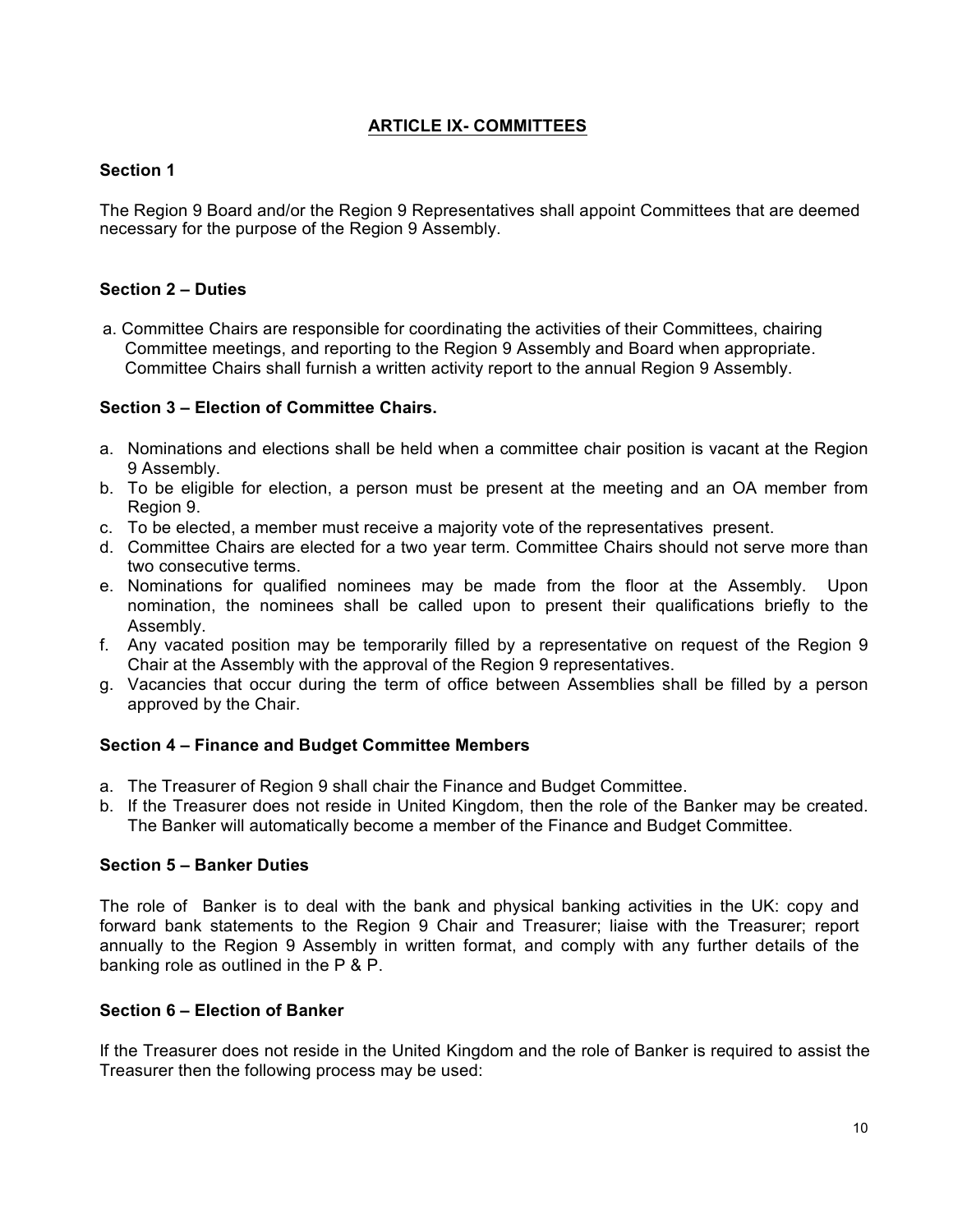- a. To be eligible for election of position of Banker, the person does not have to be present at the Assembly at which the election is taking place, see Region 9 Policies and Procedures for guidelines on election.
- b. To be elected as Banker, a member must receive a majority vote of the representatives present.
- c. The position is elected for a two year term with elections in alternate years to that of the Treasurer's position and these elections can be held in any year that the position is required.
- d. The Banker should serve for no more than four consecutive years.
- e. Nominations may be received from voting representatives present at the Region 9 Assembly at which the election is taking place or from visitors to the Region 9 Assembly or a member of OA who is not in attendance. If the nominee is present they shall be called upon to present their qualifications briefly to the Assembly. If the nominee is not present they may submit an application which will be read out to the Assembly.

Alternatively, should anyone standing for the position of Banker not be present at the assembly at which their nomination is taking place, it is preferable (if it can be arranged) if the nominee makes themselves available for a live communication (e.g. by Skype) with the Assembly at the time of the election. The R9 board will give instructions to all nominees for this position about the method and timing of this communication. If it is possible, then the Assembly delegates should be able to ask questions of (and hopefully "see") the nominees to assist them in making their decisions as to who to elect to this vital position. The election process will continue as normal if this method is not possible.

- f. If no applications are received at the Region 9 Assembly at which the election is required or if a vacancy occurs during the term of office between Assemblies then the position can be filled by a person appointed by a majority vote of the Region 9 Board.
- g. The bank will do a credit check on the elected candidate. Should the Banker fail the check a new banker must be found.

#### **Section 7 - Qualifications of Banker**

To be eligible the nominees for the position of Banker shall have where possible at least one year of current abstinence and at least two years of service beyond group level at the time of election. In the event of a candidate with these qualifications not being present a candidate who does not have these qualifications can be elected provided that they comply with ARTICLE IV - Section 3 c and can demonstrate that they have a good record of service to the Fellowship, and faithful adherence to the Twelve Steps, Twelve Traditions and Twelve Concepts of OA.

## **ARTICLE X- FINANCIAL STRUCTURE**

#### **Section 1**

- a. The activities of Region 9 shall be financed primarily by the contributions of its member Groups, Intergroups and National/Language Service Boards.
- b. Region 9 may accept donations from OA members, Groups, Intergroups and other service bodies, conforming with the general principles of Overeaters Anonymous.
- c. A secondary source of financial income to Region 9 may be from such occasional projects or activities as may be authorised by the Region 9 Board.
- d. All proceeds over and above expenses from the Region 9 Convention shall be designated for Region 9.
- e. The Region 9 representatives shall not accept the responsibility, trusteeship, or enter into the distribution of funds set up outside the Region 9 Board.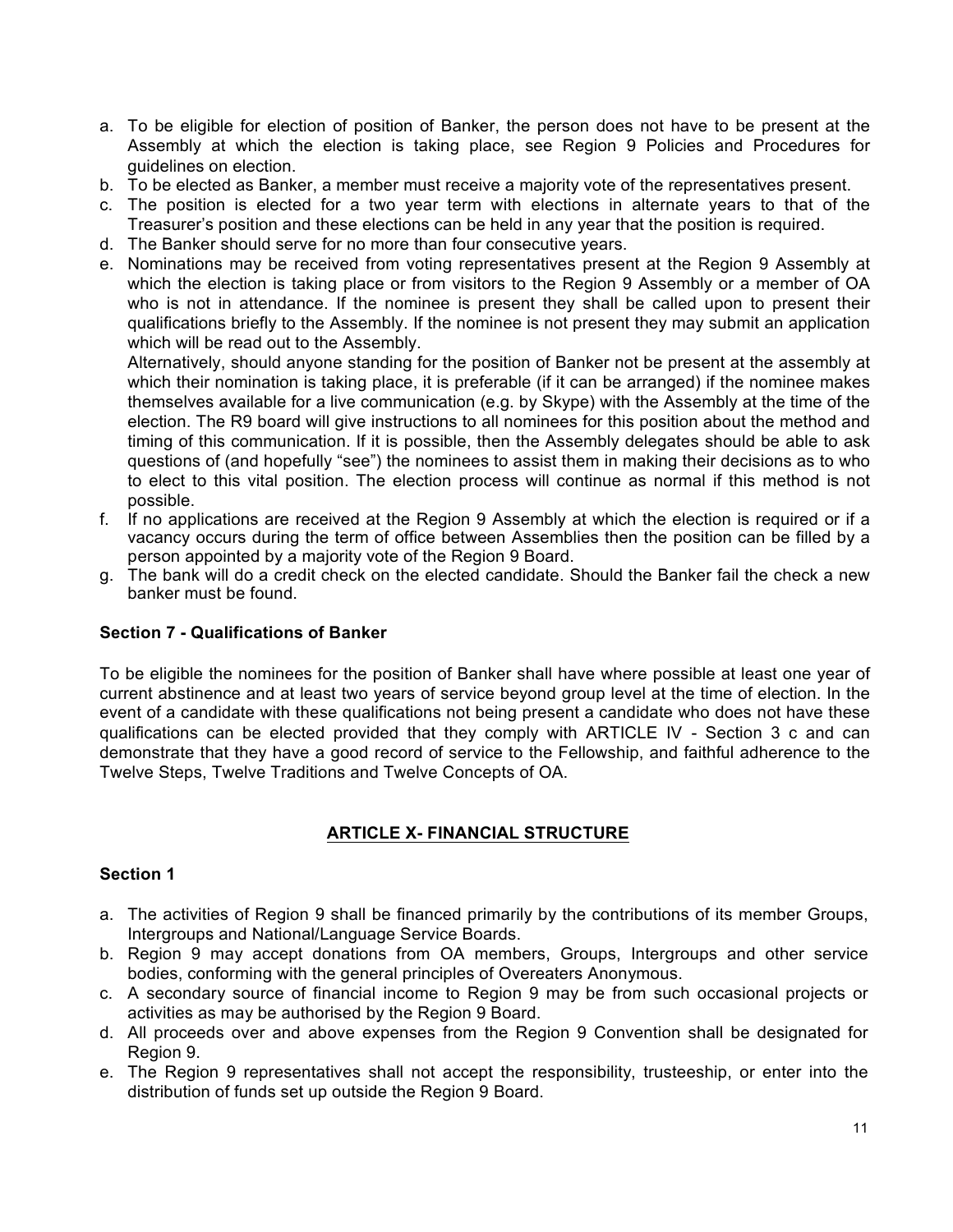- f. Region 9 funds shall be banked in one or more countries designated by the Region 9 Assembly. All financial transactions that have not been approved by the Region 9 Assembly are subject to approval of three members of the Region 9 Board. This must be interpreted as to include all unusual items or requests for payment in advance of expenditure.
- g. Funds of Region 9 are primarily earmarked for use in operating costs.
- h. Where funds permit, Region 9 should have a prudent reserve equal to (1) years standard costs. The standard costs to be determined by the assembly and updated annually.

## **ARTICLE XI – MAJOR POLICY MATTERS**

#### **Section 1**

Matters which relate to major policy affecting Overeaters Anonymous as a whole shall be referred to the Region 9 Trustee or another member of the Overeaters Anonymous, Inc. World Service Board of Trustees.

## **ARTICLE XII – AMENDMENTS TO THE BYLAWS.**

#### **Section 1**

These Bylaws, representing our table of organisation, may be amended by a two thirds majority of the voting body at the annual Regional Assembly provided that representatives are present from at least five different countries within Region 9. Proposed amendments should be submitted to the Region 9 Bylaws Committee at least ninety days before the Region 9 Assembly, and are to be submitted, in writing, by this committee to the Region 9 Chair at least seventy-five days before the Region 9 Assembly.

#### **Section 2 – Emergency New Business**

Bylaw amendments, including items raised during the Assembly by a Committee, which have not been submitted to the Region Chair seventy-five days before the Assembly and which are considered to be of an emergency nature by the Region 9 Board and the Bylaws Committee Chair may be voted on at the Assembly.

#### **Section 3 – Amendments to The Twelve Steps Twelve Traditions, Twelve Concepts of Service**

Amendments to The Twelve Steps, Twelve Traditions, Twelve Concepts of Service of OA may only be made as per OA Inc. Bylaws Subpart B, Article XIV section I.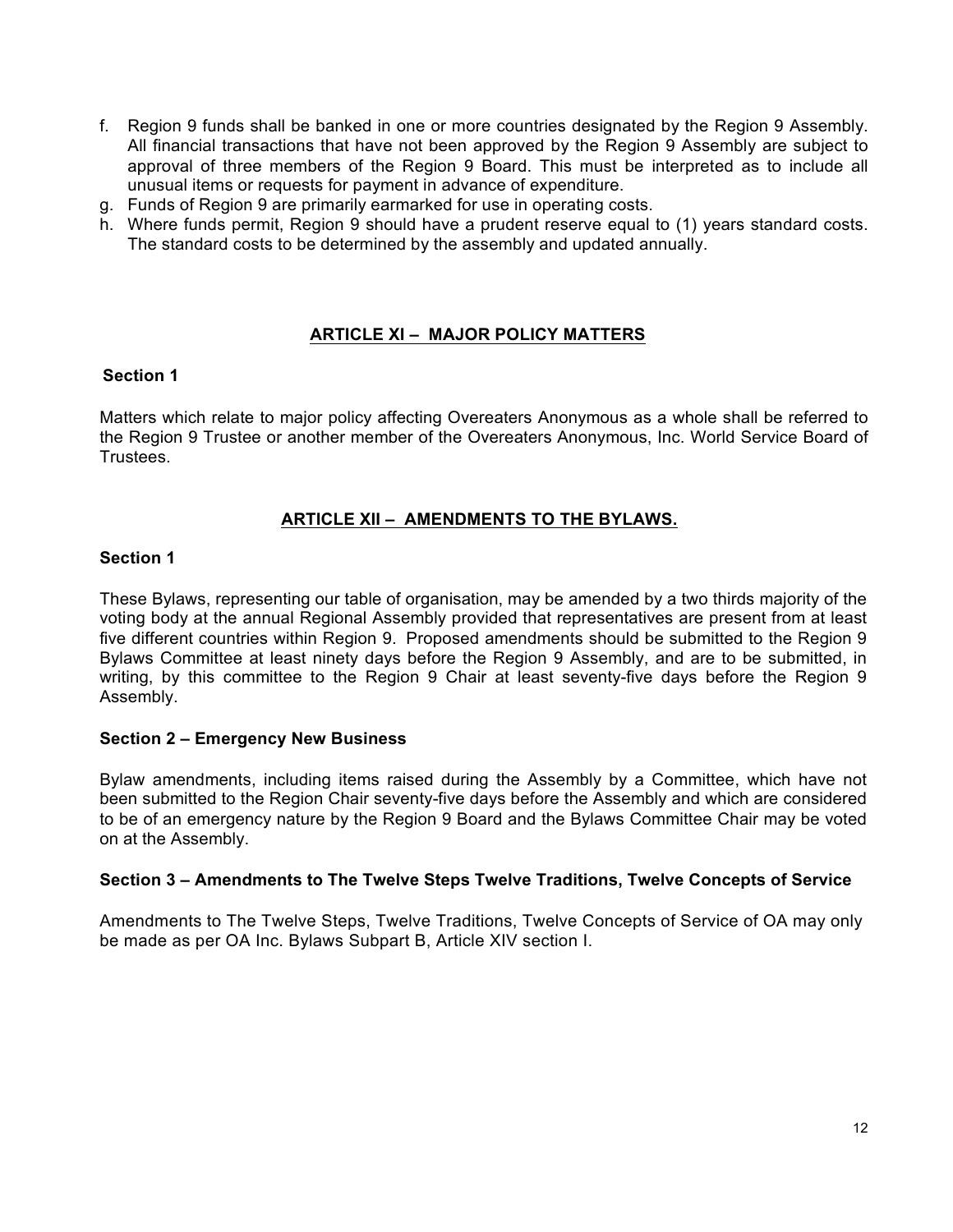## **ARTICLE XIII – LEGAL DISCLAIMERS**

## **Section 1**

All members of the Assembly and all members of local groups which are members of the Assembly shall be deemed to have expressly consented and agreed that, upon dissolution of the Assembly, whether voluntarily or involuntarily, the assets of the Assembly, when remaining in the hands of the Board, after all debts have been paid, shall be used for the purpose of Overeaters Anonymous as determined by the current Region 9 Board. In the event of there being no remaining Region Nine Board any remaining funds should go to the World Service Office of Overeaters Anonymous.

#### **Section 2**

No member of the Assembly or any member of any Intergroup or Group which is a member of the Assembly, and no Officer or member of a Committee or person connected with the Assembly or any other private individual shall receive at any time any earnings or pecuniary profit from the operations of the Assembly; provided that they shall not prevent the payment to any such person of such reasonable compensation for services rendered to or for the Assembly affecting any of its purposes as shall be entitled to share in the distribution of any of the assets upon the dissolution of the Assembly.

## **ARTICLE XIV- TWELVE STEPS, TWELVE TRADITIONS AND TWELVE CONCEPTS.**

#### **TWELVE STEPS**

- 1. We admitted we were powerless over food that our lives had become unmanageable.
- 2. Came to believe that a Power greater than ourselves could restore us to sanity.
- 3. Made a decision to turn our will and our lives over to the care of God *as we understood Him.*
- 4. Made a searching and fearless moral inventory of ourselves.
- 5. Admitted to God, to ourselves and to another human being the exact nature of our wrongs.
- 6. Were entirely ready to have God remove all these defects of character.
- 7. Humbly asked Him to remove our shortcomings.
- 8. Made a list of all persons we had harmed, and became willing to make amends to them all.
- 9. Made direct amends to such people wherever possible, except when to do so would injure them or others.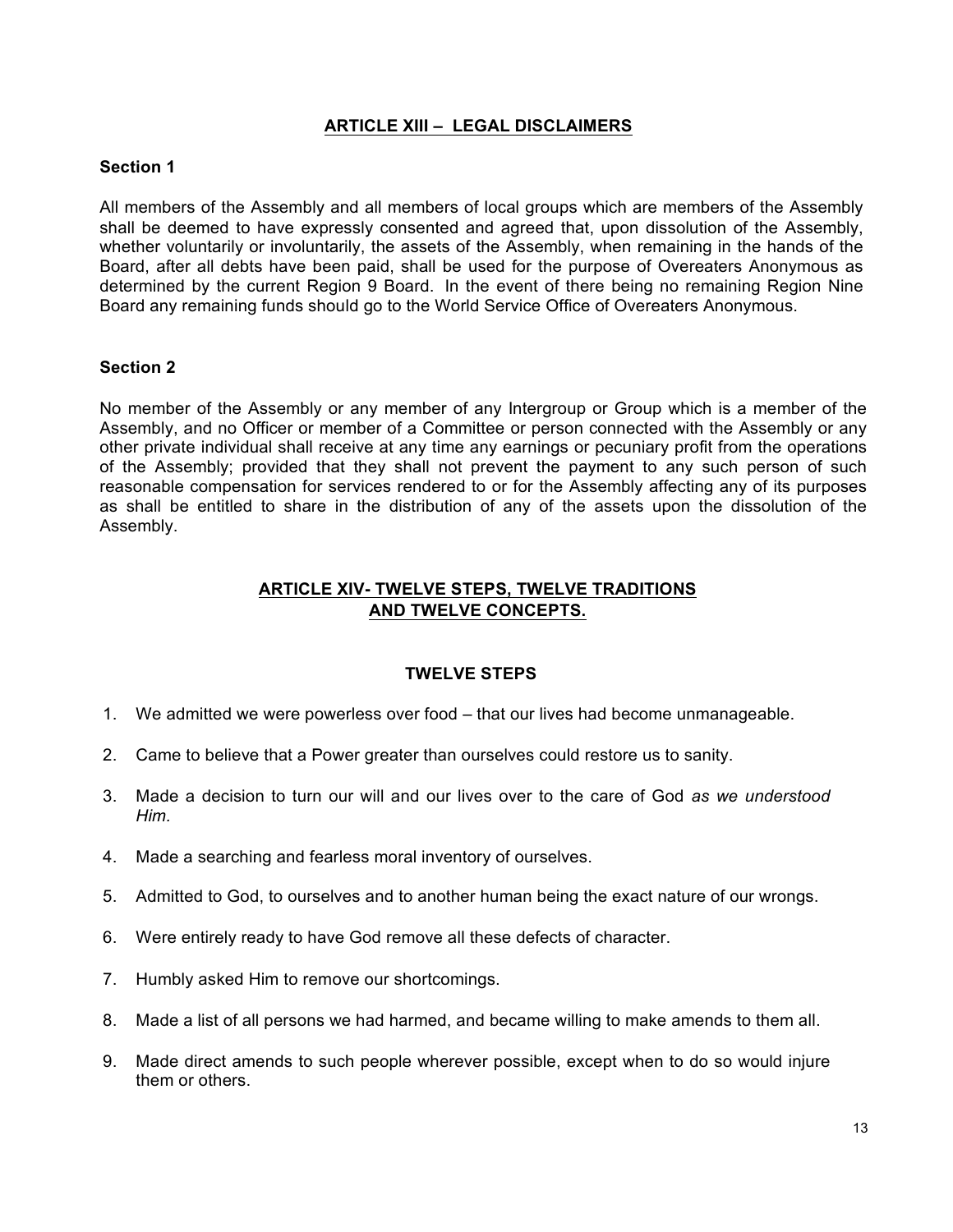- 10. Continued to take personal inventory and when we were wrong promptly admitted it.
- 11. Sought through prayer and meditation to improve our conscious contact with God, *as we understood Him,* praying only for knowledge of His will for us and the power to carry that out.
- 12. Having had a spiritual awakening as the result of these Steps, we tried to carry this message to compulsive overeaters and to practice these principles in all our affairs.

## **TWELVE TRADITIONS**

- 1. Our common welfare should come first; personal recovery depends upon OA unity.
- 2. For our group purpose there is but one ultimate authority a loving God as He may express Himself in our group conscience. Our leaders are but trusted servants; they do not govern.
- 3. The only requirement for OA membership is a desire to stop eating compulsively.
- 4. Each group should be autonomous except in matters affecting other groups or OA as a whole.
- 5. Each group has but one primary purpose to carry its message to the compulsive overeater who still suffers.
- 6. An OA group ought never endorse, finance or lend the OA name to any related enterprise, lest problems of money, property and prestige divert us from our primary purpose.
- 7. Every OA group ought to be fully self-supporting, declining outside contributions.
- 8. Overeaters Anonymous should remain forever non-professional, but our service centers may employ special workers.
- 9. OA, as such, ought never be organized; but we may create service boards or committees directly responsible to those they serve.
- 10. Overeaters Anonymous has no opinion on outside issues; hence the OA name ought never be drawn into public controversy.
- 11. Our public relations policy is based on attraction rather that promotion; we need always maintain personal anonymity at the level of press, radio, films, television and other public media of communication.
- 12. Anonymity is the spiritual foundation of all these Traditions, ever reminding us to place principles before personalities.